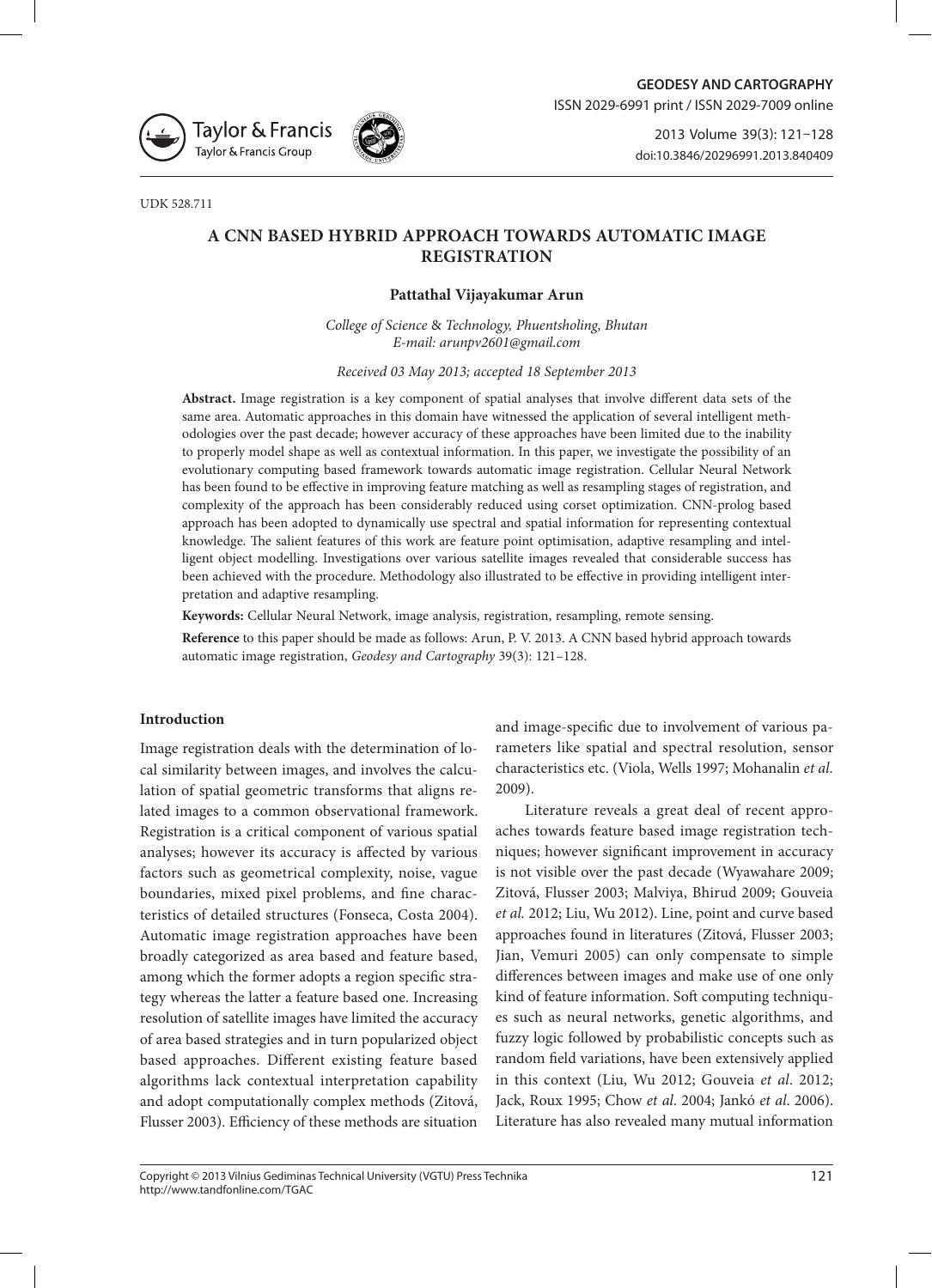as well as intensity-based approaches (Klein *et al.* 2007; Viola, Wells 1997; Cvejic *et al*. 2006; Mohanalin *et al*. 2009). N-dimensional classifiers as well as random field concepts and different transformation techniques (SIFT, Wavelet etc.) have also been applied for accurate registration (Malviya, Bhirud 2009; Hong, Zhang 2008). Contextual information is essential for avoiding registration ambiguity and predicate calculus has been used for the purpose (Porway *et al*. 2008). Most of these approaches adopt common image interpretation keys namely tone, texture, pattern, colour etc. for feature matching; however consideration of shape is usually neglected (Wyawahare 2009). Limited accuracy of these methodologies may also be attributed to the dependency on traditional static resampling techniques (Liu, Wu 2012; Gouveia *et al*. 2012). Contextual information required for registration is usually represented using predicate calculus rule sets. However calculus approach fails to represent spatial relations effectively as it lack an image compatible form (Mitchell *et al*. 1996; Zitová, Flusser 2003).

We have investigated the possibility of using random modeling techniques for improving automatic registration approaches. Our studies have found that techniques such as Cellular Automata (CA) (Mitchell *et al*. 1996), Cellular Neural Network (Orovas, Austin 1997) and Multiple Attractor Cellular Automata (Sikdar *et al*. 2000) along with Genetic Algorithm (GA) (Jian, Vemuri 2005) can be efficiently used for modeling feature shapes. This approach has been adopted for improving the feature matching as well as resampling stages to achieve better registration accuracy. The Cellular Automata rules have been adopted for effective context representation as it can represent image rules more effectively (Orovas, Austin 1997). Spectral and spatial information have been combined to increase the object class seperability to yield higher registration accuracy (Mercier, Lennon 2003). An adaptive kernel strategy (Srivastava 2004) along with Support Vector Random Field (SVRF) (Schnitzspan *et al*. 2008; Lee *et al*. 2005; Hosseini, Homayouni 2009) has been adopted for achieving a semi-supervised classification approach. Main obstruct in the modelling of features using Cellular Neural Network (CNN) (Mitchell *et al*. 1996) approach was increased computational complexity, which has been effectively tackled using coreset (Agarwal *et al*. 2001) based approximation. Scale Invariant Feature Transforms (SIFT) (Lowe 2004) are invariant to image scaling and rotation, and partially invariant to change in illumination, and are extensively used

for registration. We have used the object specific information for optimizing and refining SIFT feature point descriptors.

Most of the registration techniques adopt static resampling techniques that are specific to certain feature geometry. Typical non-adaptive interpolation methods such as nearest neighbor, bilinear, and cubic resampling yield decreasing degrees of high-frequency information fidelity. However high frequency aliasing artifacts present in imageries need to be preserved for detection of sub-pixel features. In general, higher is the order of interpolation, the smoother is the resampled image and lesser is the local contrast information. Our investigations revealed that resampling of under sampled imagery requires information about the content of the scene being imaged to implement an adaptive method for preservation of sub pixel features. Cellular Automata based modeling has been found to be effective in achieving an intelligent hybridization of the existing interpolation strategies. Feature specific information is used to construct an adaptive resampler that adjusts itself with the image features to maintain sub pixel detection capabilities as well as accurate interpolation of large scale structures.

In this paper we investigate the possibility of using cellular neural network along with adaptive kernel strategy for improving the feature matching as well as resampling accuracies of automatic image registration. Intelligent feature modelling, effective context representation and adaptive resampling are the salient features of this work. Accuracy of developed methodologies has been compared with contemporary approaches using satellite images of Bhopal and Chandrapur cities in India.

## **1. Experiment**

## **1.1. Dataset description**

Different satellite images of Bhopal and Chandrapur have been used as test images for comparing the performance of various algorithms. The details of the satellite data used for these investigations are summarized in (Table 1). 120 test points have been selected for the accuracy estimation and these points are uniformly distributed over the study area. Transformation functions have been formulated independent of the test points. The ground truthing information has been collected over Bhopal and Chandrapur during October & November 2012 respectively. Differential Global Positioning System (DGPS) has been used for survey to ensure a centimeter level accuracy.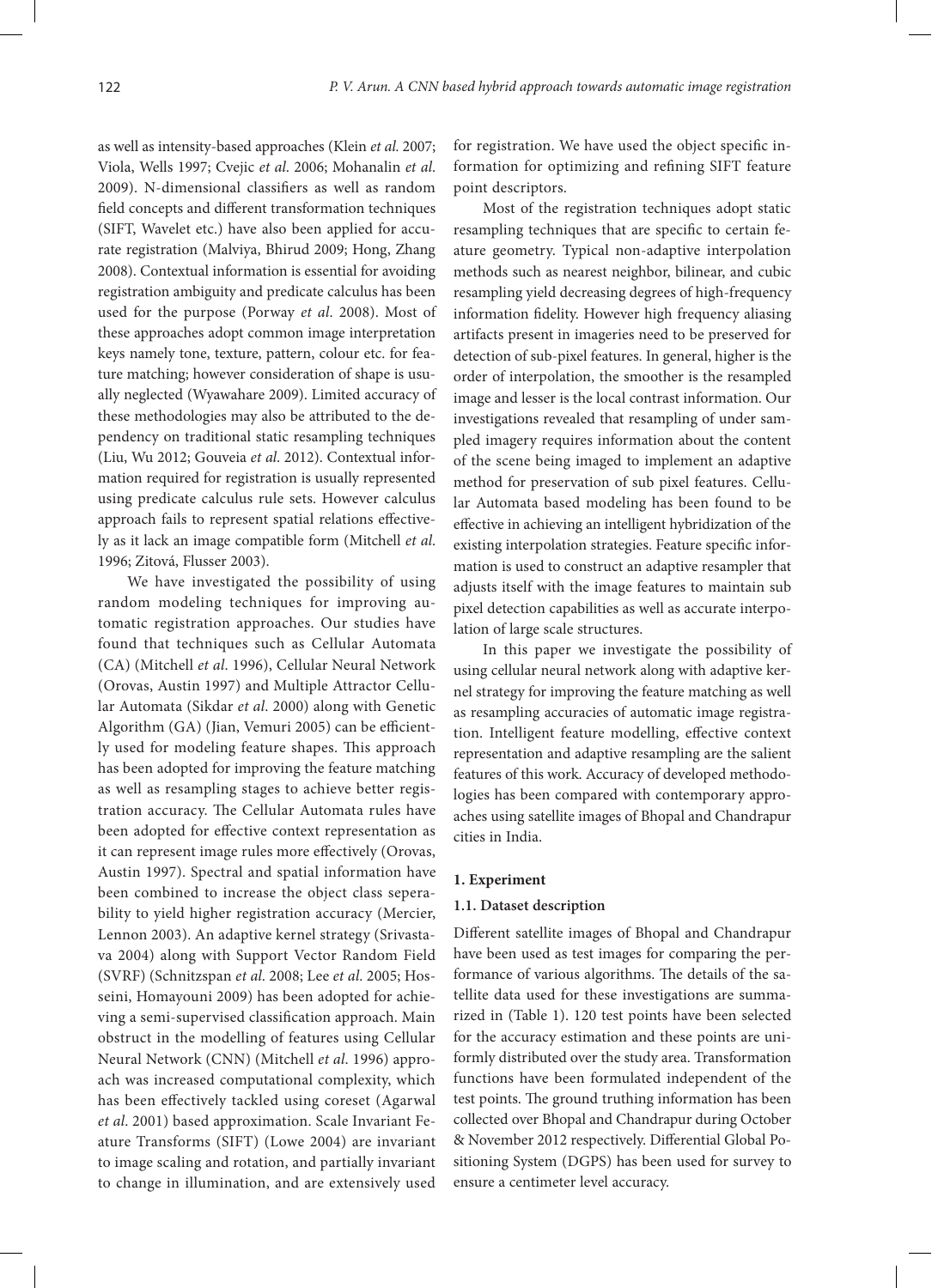| S.<br>N <sub>o</sub> | Image             | Satellite  | Date of<br>procurement | Resolution<br>(m) |
|----------------------|-------------------|------------|------------------------|-------------------|
|                      | LISS <sub>4</sub> | IRS-P6     | November, 2012         | 5.8               |
|                      | LISS <sub>3</sub> | IRS-P6     | November, 2012         | 23.5              |
| 4                    | <b>PAN</b>        | CARTOSAT-1 | November, 2012         | 2.5               |

**Table 1.** Details of dataset

#### **1.2. Methodology**

Edges of master (reference image) and slave (image to be registered) images are detected using Canny operator and the boundary information along with the pixel values are used to obtain an initial object representation (details in sec 1.2.1). The images are then clustered using mixed density kernel based Support Vector Random Field (SVRF) Clustered features are further optimized using corset approach to reduce the complexity of shape modeling (details in sec 1.2.1). These object representations are modeled and interpreted using Cellular Neural Network (CNN) for effective feature matching (details in sec 1.2.2). Scale Invariant Feature Transform (SIFT) vectors of both images are refined using object information and are matched to devise the transformation function (details in sec 1.2.3). Slave image is transformed using the transformation function and is resampled with adaptive resampling strategy (details in sec 1.2.4). A schematic

representation of adopted methodology is presented in (Fig. 1).

#### **1.2.1. Object extraction**

Once the edges of slave and master images are detected using Canny operator, Cellular Automata based region growing strategy is adopted to have approximate extraction of objects. Each pixel is assigned a state, namely "B" for boundary pixel, "NB" for non-boundary pixel, and "NR" for non-region pixels. The "NB" pixel state is changed to "NR" iteratively if it is near to a boundary pixel. The whole procedure is repeated until no further state change is experienced, thereby detecting different objects in the image.

Further clustering is accomplished using Support Vector Random Field along with mixture density kernel. Feature specific information derived using CA is utilised for determination of clustering parameters (seed pixel position, number of clusters) rather than adopting a random approach. In mixture density kernel appraoches, kernels are formulated automatically based on ensembles, and is adopted as it avoids the static nature of usual kernel tricks. Spectral and spatial information are incorporated to the kernels using a composite kernel strategy that utilises Cellular Automata rules. Preferably a weighted combination of kernels are



**Fig. 1.** Methodology of work flow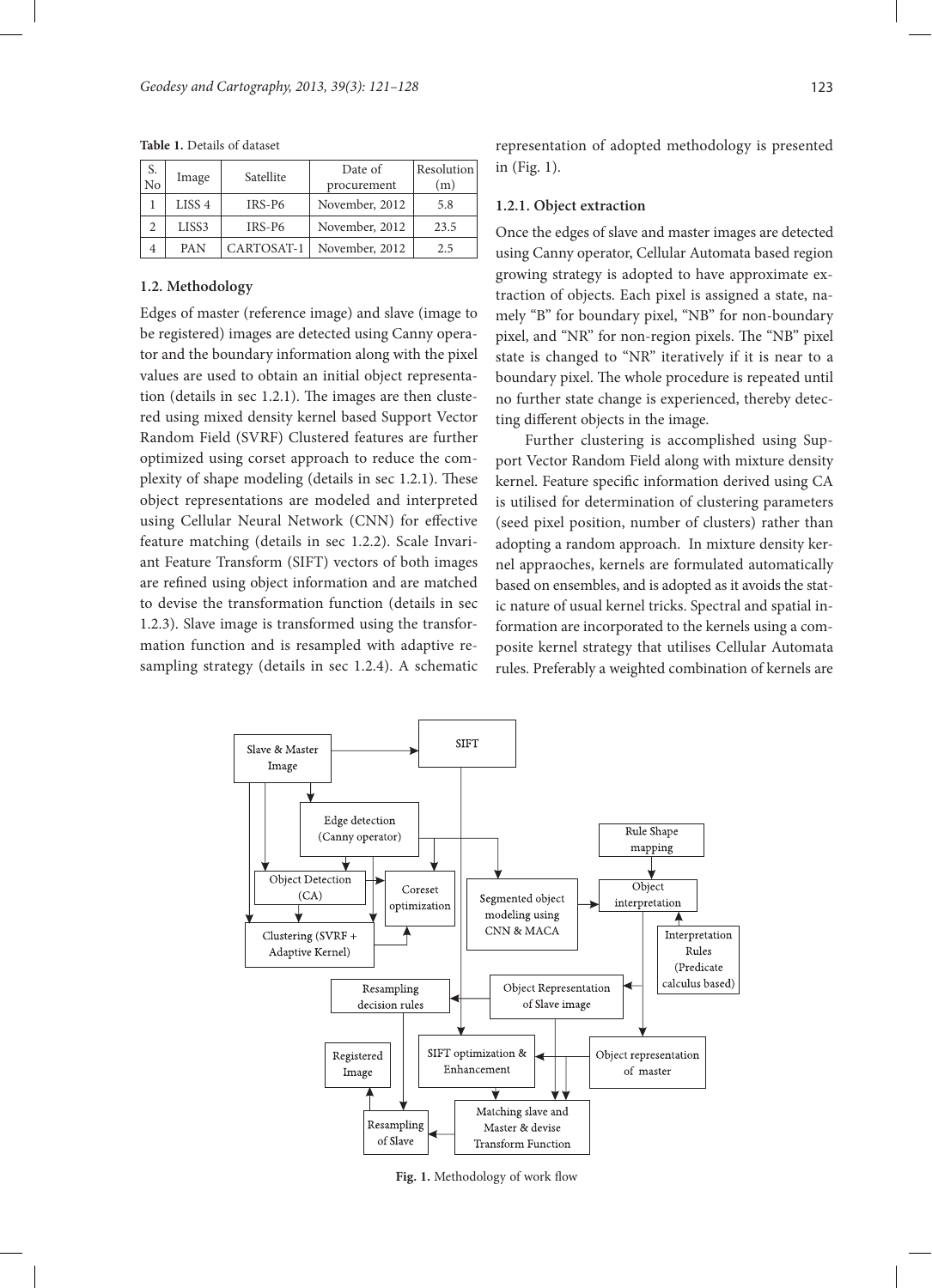adopted as discussed in (Hosseini, Homayouni 2009) such that  $K(P, P_i) = \mu K_x(P, P_i) + (1 - \mu)K_y(P, P_i)$ . The value of tuning parameter  $\mu$  is adjusted based on feature characteristics.

Clustered objects are further optimized using corset based approach since a reduction in number of pixels is required to accomplish object modeling in acceptable complexity range. Core set based approximations help to map features to lower class CA configurations without losing original shape. The parameters required for coreset generation are derived from edge information as well as abstract object representations.

#### **1.2.2. Feature matching**

Corresponding features in both images are detected by intelligently interpreting them. CNN along with GA can be effectively used to find rules that iterates from a given initial state to a desired final state. This inverse mapping or evolution is exploited to model feature shapes in both images, and CNN rules used to evolve a particular feature is used to distinguish it. Rules corresponding to various features are thus deducted and are stored in a prolog DB. In addition to feature interpretation, these rules are also used to guide mutation and crossover of GA to increase efficiency. The inverse evolution can be attained in lesser than *n*log(*n*) time, provided that the features will converge to lower class CA configurations.

#### **1.2.3. Transformation**

Once the corresponding features are modelled; master and slave images are aligned in accordance with the corresponding features. SIFT feature vectors of both images are refined using object information for computing the corresponding points. Once corresponding points in both images are determined; transformation function is computed to determine the correspondence between the remaining points of slave and master images. Different transformation functions are available over literature and prominent approaches include Thin Plate Spline (TPS), Multi Quadtratic (MQ), Weighted mean (WM) and Piecewise Linear (PL). We have adopted a weighted mean approach as suggested by Zagorchev and Goshtasby (2006) because WM is preferred over TPS, MQ, and PL when a very large set of control points with positional inaccuracies is given. WM is advantageous as it uses an averaging process that smoothes the noise and does not require the solution of a very large system of equations.

## **1.2.4. Adaptive resampling**

Finally slave image intensities need to be interpolated over the transformed frame work and an adaptive approach is proposed to preserve the high frequency aliasing artifacts. Different interpolation techniques such as Nearest Neighbour (NN), Bi Linear (BL), Kaiser Damped (KD) 16, Bi-cubic (CC) and Spline (Camann *et al*. 2010; Wyawahare 2009; Australian Geoscience portal 2012) are combined at different scales based on specific image features. Feature information along with image scale is used to select the appropriate resampler. Images are transformed to Laplacian pyramid representation and are further categorized depending on features using resampling rules stored in Prolog Data Base). NN interpolation is adopted for small and random features in first level in the pyramid, while BL, cubic spline, or KD-16 interpolation is used for subsequent levels. Pyramid transformation is then inverted to obtain the registered image. An important consequence of this approach is that accuracy will be enhanced at various situations, especially when an object is smaller than a single pixel but exhibits high local contrast. This is because our approach gives similar results to nearest neighbor at very fine scales, but with a cubic spline interpolant's structure superimposed. This structure comes from levels farther down in the Laplacian pyramid, where the local contrast from the immediate neighborhood at every scale is effectively combined with the sub-pixel feature.

## **2. Results**

Investigations of registration process over various satellite images revealed that considerable success has been achieved with the approach. Different recent image registration techniques have been compared with the proposed method and the accuracy has been verified on diverse image datasets. Normalized Cross Correlation Coefficient (NCCC) and Root Mean Square (RMSE) values along with execution time have been compared to evaluate the efficiency of traditional approaches with reference to proposed technique. NCCC measures the similarity between images and ranges from [0–1] with a value of unity indicating perfectly registered images. RMSE value indicates the error in registration and a least value is preferred for a perfect registration. These values have been calculated in meters with reference to 120 independent test points. The execution time of different approaches have been also analyzed and is categorized as high (>1 min), medium (30–60 sec), and low (<30 sec). Ground truthing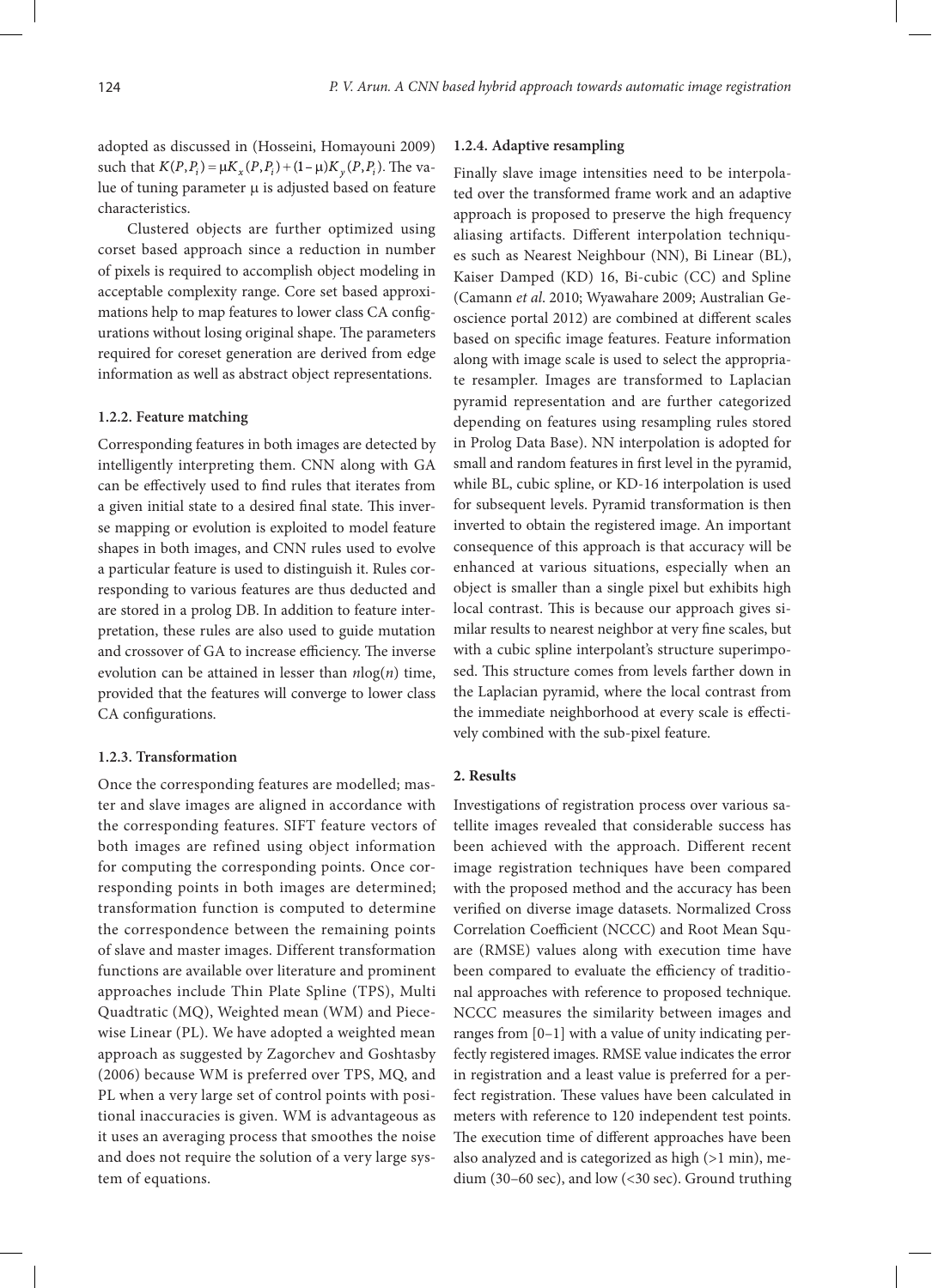have been done by means of Differential Global Positioning System (DGPS) survey over the study areas using Trimble R3 DGPS equipment. Visual results of the method are given in (Fig. 1) and results of observations are as summarized in (Table 2).

Results from the table indicates that CNN based approach is performing better when compared to its traditional approaches, since for all image sets (LISS4, LISS 3 and LANSAT) Normalized Cross Correlation Coefficient (NCCC) is more and Root Mean Square Error (RMSE) is less in case of the proposed method. The visual results of few features extracted by system are given below, which also reveals the accuracy of CNN approach.

Detected SIFT feature points and their corresponding horizontal and vertical mapping are shown in (Fig. 2). These figures illustrate the capability of system to effectively optimize the feature points using the contextual rules. Results of registration of a LISS4 image with Cartosat image is given in (Fig. 3). The intelligent interpretation of features have been utilized to



a) Slave image b) Master image





**Fig. 2.** Registration result c) Horizontal Alignment d) Vertical Alignment

| S.             | <b>TEST DATA</b> |                |                                                          | <b>NCCC</b> | <b>RMSE</b> | EXE-                         |                                                                     |                                                  |
|----------------|------------------|----------------|----------------------------------------------------------|-------------|-------------|------------------------------|---------------------------------------------------------------------|--------------------------------------------------|
| N <sub>o</sub> | Master<br>Image  | Slave<br>Image | <b>TECHNIQUE</b>                                         |             | (m)         | <b>CUTION</b><br><b>TIME</b> | <b>PREFERENCE</b>                                                   | <b>REMARKS</b>                                   |
| $\mathbf{1}$   | Cartosat         | LISS4          | Curve based<br>(Peng et al. 2007)                        | 0.59        | 4.82        | low                          | Presence of linear<br>features                                      | Enhanced by contour<br>information               |
| $\overline{2}$ | Cartosat         | LISS4          | Surface<br>(Silva et al. 2005)                           | 0.61        | 3.85        | low                          | Availability<br>of contour<br>information                           | Depends on<br>interpolation<br>methodology       |
| 3              | Cartosat         | LISS4          | Moment based<br>(Wu et al. 2004)                         | 0.53        | 3.63        | low                          | Presence of rigid<br>features                                       | Matches features of<br>same shape                |
| 4              | Cartosat         | LISS4          | Morphology based<br>(Plaza et al. 2007)                  | 0.78        | 0.76        | High                         |                                                                     | Enhanced by using<br>SIFT features               |
| 5              | Cartosat         | LISS4          | Mutual Information<br>(MI) Based<br>(Karvir et al. 2008) | 0.67        | 1.57        | low                          | Intensity variations<br>are captured and<br>matched                 | Enhance by feature<br>based approaches           |
| 6              | Cartosat         | LISS4          | Fourier<br>(Xu, Varshney 2009)                           | 0.77        | 1.25        | High                         | Noisy images<br>with gray level<br>variations at<br>boundaries      | Enhanced by assigning<br>variable weights to IFT |
| 7              | Cartosat         | LISS4          | Wavelet<br>(Maino, Foresti 2011)                         | 0.85        | 0.95        | High                         | Enhanced by<br>Contourlet based<br>method, SIFT<br>feature matching | Enhanced by time and<br>frequency domain         |
| 8              | Cartosat         | LISS4          | Neural Network based<br>(Wang et al. 2008)               | 0.63        | 2.5         | High                         | Prior terrain<br>knowledge                                          |                                                  |
| 9              | Cartosat         | LISS4          | Fuzzy based<br>(Chung et al. 2009)                       | 0.58        | 1.94        | High                         | Presence of linear<br>features                                      | Combined neural<br>approach                      |
| 10             | Cartosat         | LISS4          | SIFT based<br>(El Rube et al. 2009)                      | 0.87        | 1.48        | High                         |                                                                     | Enhanced by object<br>specific matching          |
| 11             | Cartosat         | LISS4          | Proposed Method                                          | 0.53        | 0.98        | Low                          | Resolution effect<br>& noise effect are<br>nullified                | Enhanced by entropy<br>concepts                  |

#### **Table 2.** Accuracy comparison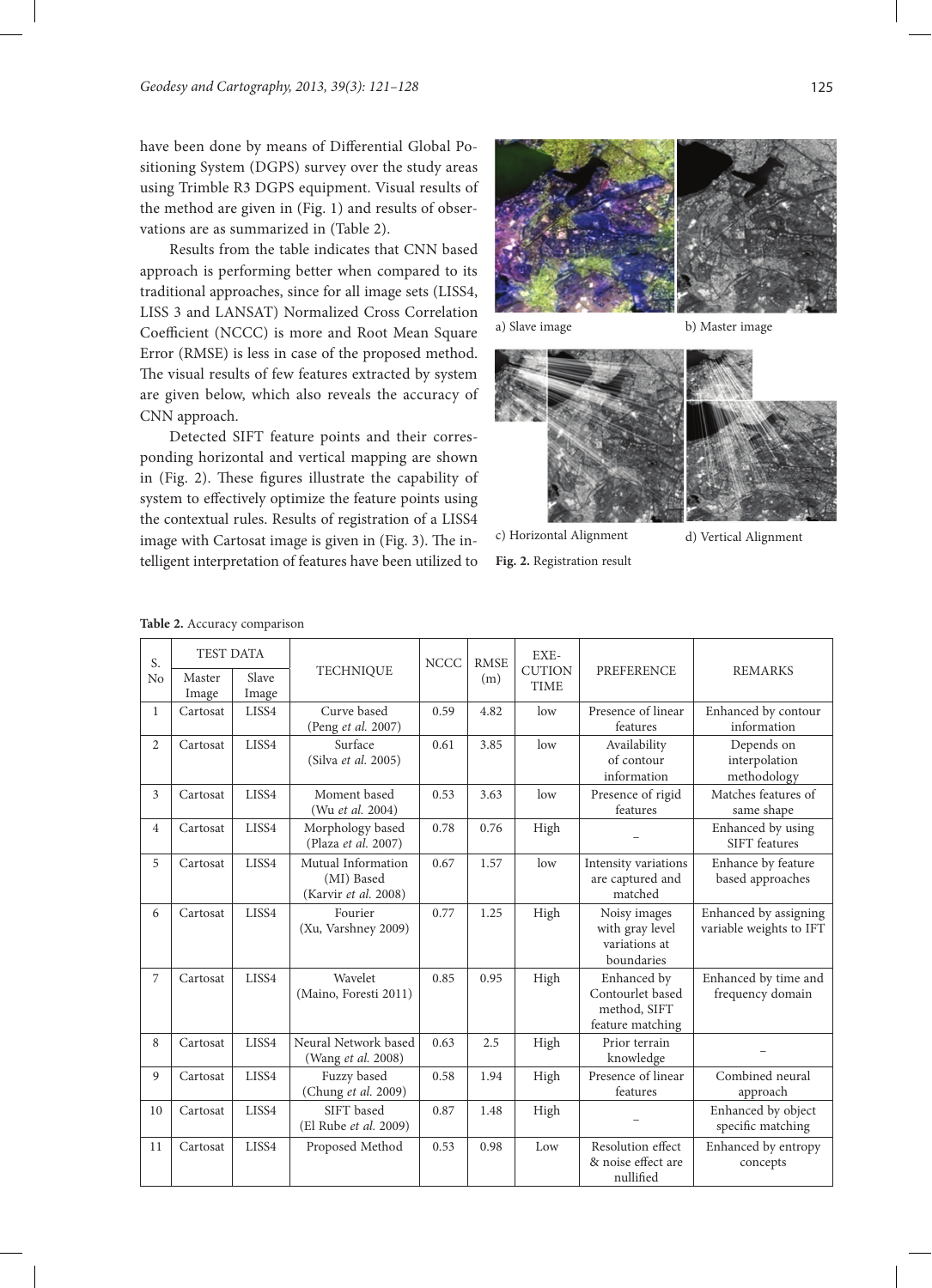

a) Master image b) Slave image c) Registered image

**Fig. 3.** Registration results

effectively align the images and to adaptively resample without much loss of sub pixel information.

The main disadvantage of the method is its computational complexity which can be made good by corset optimization and similar approximation techniques. Complexity can be further reduced by storing the detected rule variations, and optimization methods such as genetic algorithm can be exploited to optimize the strategy. This research provides a basic framework and further investigations are needed to optimize it. Integration of fuzzy approach to the inverse resolution also seems to be promising as fuzzy / neutrosophic cognitive maps can be exploited for effectively organizing and selecting the Cellular Automata rule sets.

## **Conclusions**

Feature shape modeling and context knowledge representation are two important factors in distinguishing features, and lack of its consideration has hindered the accuracy of traditional feature based registration techniques. We discussed a CNN based approach that could effectively model feature shapes and contextual knowledge for accurate registration. We have illustrated the integration of these techniques to different aspects of image registration, namely feature matching and resampling. Recent random modeling and intelligent methodologies have been adopted to present a framework for the purpose. The integration of proposed framework to SIFT feature based approach for effective enhancement has been also investigated. Investigations have revealed that the method outperforms contemporary approaches in terms of accuracy and complexity. We have also suggested a new resampling method that increases

the accuracy of interpolation in the regions of the images which often have sub-pixel fidelity in under sampled data.

Paper provides a framework for CA based feature shape modeling. Complexity of the approach has been considerably reduced using corset and SIFT based approximation. Proposed system has proved to be intelligent with reference to accurate registration and resampling. Disambiguation of features, enhanced detection, self learning, minimal human interpretation, and reliability are features of the system. Further investigations are needed on the improvement of proposed framework, especially on parallelizing and optimizing different operations for complexity reduction. Effective representation of different context rules also needs further improvement and techniques such as fuzzy cognitive maps seem to be promising in this context. While the proposed method shows promising results in our early experiments, there is considerable work to be done in precisely characterizing the situations in which it performs optimally.

#### **Acknowledgement**

This research work has been carried out at Maulana Azad National Institute of Technology-Bhopal, India. Authors wish to acknowledge Dr Appukuttan K. K. along with other faculties of the institute for their helpful discussions and support towards this research work.

#### **References**

- Agarwal, P. K.; Aronov, B.; Sharir, M. 2001. Exact and approximation algorithms for minimum-width cylindrical shells, *Discrete Computational Geom*etry 26(3): 307–320. http://dx.doi.org/10.1007/s00454-001-0039-6
- *Australian Geoscience portal* [online], [cited 22 January 2012]. Available from Internet: http://www.ga.gov.au/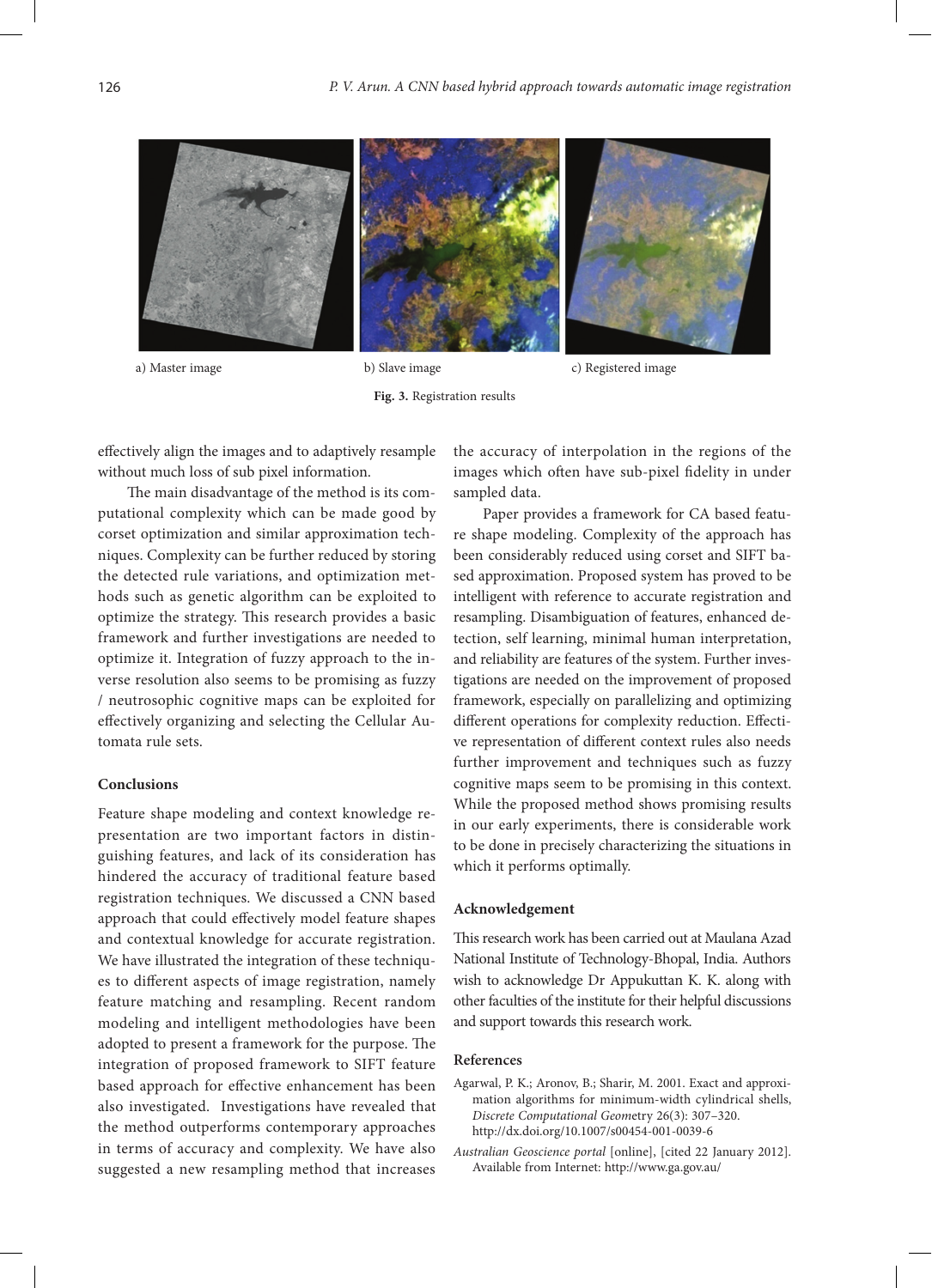- Camann, K.; Thomas, A.; Ellis, J. 2010. Resampling considerations for registering remotely sensed images, in *Proceedings of the IEEE Southeast Conference (SoutheastCon),* 18–21 March, 2010, Charlotte-Concord, NC, 159–162.
- Chow, C. K.; Tsui, H. T.; Lee, T. 2004. Surface registration using a dynamic genetic algorithm, *Journal of Pattern Recognition* 37(1): 105–117.

http://dx.doi.org/10.1016/S0031-3203(03)00222-X

- Chung, F; Deng, Z.; Wang, S. 2009. An adaptive fuzzy-inference-rule-based flexible model for automatic elastic image registration, *IEEE Transactions on Fuzzy Systems* 17(5): 995–1010. http://dx.doi.org/10.1109/TFUZZ.2009.2020154
- Cvejic, N.; Canagarajah, C. N.; Bull, D. R. 2006. Image fusion metric based on mutual information and Tsallis entropy, *Electronic Letters* 42(11): 626–627. http://dx.doi.org/10.1049/el:20060693
- El Rube, I. A.; Sharks, M. A.; Salem, A. R. 2009. Image registration based on multi-scale SIFT for remote sensing images, in *3rd International Conference on Signal Processing and Communication Systems*, 28–30 September, 2009, Omaha, NE,  $1-5.$
- Fonseca, L. M. G.; Costa, M. H. M. 1997. Automatic registration of satellite images, in *Proceedings of 10th Brazilian symposium of Computer Graphic and Image Processing (SIBGRA-PI),* 12–16 May, 1997, IEEE Computer Society, Los Alamitos, California, 219–226.
- Gouveia, A. R.; Metz, C. T.; Freire, L.; Klein, S. 2012. 3D-2D image registration by nonlinear regression, in *Proceedings of 9th IEEE International Symposium on Biomedical Imaging (ISBI)*, 2–5 May, 2012, Brazil, 1343–1346. http://dx.doi.org/10.1049/el:20060693
- Hong, G.; Zhang, Y. 2008. Wavelet based technique for image registration techniques for high resolution satellite imagery, *Computers and Geosciences* 34(2): 1708–1720. http://dx.doi.org/10.1016/j.cageo.2008.03.005
- Hosseini, R. S.; Homayouni, S. 2009. A SVMS-based hyper spectral data classification algorithm in a similarity space, in *Workshop on Hyper spectral Image and Signal Processing: Evolution in Remote Sensing – WHISPERS Ф09*, 25 June, 2009, Grenoble, France, 1–4.
- Jack, J. J.; Roux, C. 1995. Registration of 3-D images by genetic optimization, *Pattern Recognition Letters* 16: 823–841. http://dx.doi.org/10.1016/0167-8655(95)00051-H
- Jankó, Z.; Chetverikov, D.; Ekárt, A. 2006. Using a genetic algorithm to register an uncelebrated image pair to a 3D surface model, *Engineering Applications of Artificial Intelligence* 19(1): 269–276.

http://dx.doi.org/10.1016/j.engappai.2005.10.002

- Jian, B.; Vemuri, B. C. 2005. A robust algorithm for point set registration using mixture of Gaussians, in *Proceedings of 10th IEEE International Conference on Computer Vision (*ICCV 2005*)*, 17–20 October, 2005, IEEE Computer Society, Beijing, China, 1246–1251.
- Karvir, H. V.; Skipper, J. A.; Repperger, D. W. 2008. Entropy selective mutual information-based image registration, in *Aerospace and Electronics IEEE National Conference (NAE-CON)*, 16–18 July, 2008, Fairborn, Ohio, 173–178.
- Klein, S; Staring, M.; Pluim, J. P. 2007. Evaluation of optimization methods for non-rigid medical image registration using mutual information and B-Splines, *IEEE Transactions on Image Processing* 16(12): 2879–2890.

http://dx.doi.org/10.1109/TIP.2007.909412

- Lee, C. H.; Schmidt, M.; Murtha, A.; Bistritz, A.; Sander, J.; Greiner, R. 2005. Support vector random fields for spatial classification, in *Proceedings of 9th European Conference on Principles and Practice of Knowledge Discovery in Databases (PKDD*), 3–7 October, 2005, Porto, Portugal. 196 p.
- Liu, J. Wu, H. 2012. A new image registration method based on frame and gray information, in *Proceedings of 2012 International Conference on Computer Distributed Control and Intelligent Enviromental Monitoring*, *CDCIEM-2012*, 5–6 March, 2012, Beijing, China, 48–51.
- Lowe, D. G. 2004. Distinctive image features from scale-invariant key points, *International Journal of Computer Vision* 60(2): 91–110.

http://dx.doi.org/10.1023/B:VISI.0000029664.99615.94

- Maino, G.; Foresti, G. L. 2011. A probabilistic framework for complex wavelet based image registration, in *16th International Conference on Image Analysis and Processing – ICIAP 2011*, 14–16 September, 2011, Ravenna, Italy. Part I. Berlin, Heidelberg: Springer-Verlag, 9–18.
- Malviya, A.; Bhirud, S. G. 2009. Wavelet based image registration using mutual information, in *Proceedings of International Conference on Emerging Trends in Electronic and Photonic Devices* & *Systems*, *ELECTRO '09, IEEE computer society,* 3–5 August, 2009, Mumbai, India, 241–244.
- Mercier, G.; Lennon, M. 2003. Support vector machines for hyperspectral image classification with spectral-based kernels*, IEEE-Transactions of Geoscience and Remote Sensing* 45(3): 123–130.
- Mitchell, M.; Crutch, J. P.; Das, R. 1996. Evolving Cellular Automata with genetic algorithms: a review of recent work, in *Proceedings of First International Conference on Evolutionary Computation and Its Applications (EvCAХ96),* 20–22 May, 1996 Moscow, Russia, 120–130.
- Mohanalin, J.; Kalra, P. K.; Kumar, N. 2009. Mutual information based rigid medical image registration using normalized tsallis entropy and type II fuzzy index, *Journal of Medical Image Processing* 43(2): 112–118.
- Orovas, C.; Austin, J. 1997. A cellular system for pattern recognition using associative neural networks, in *Proceedings of IEEE International Workshop on Cellular Neural Networks and their Application*, 14–17 April, 1997, 2(4): 665–669.
- Peng, W; Tong, R.; Qian, G.; Dong, J. 2007. A new curvesbased local image registration method, in *1st International Conference on Bioinformatics and Biomedical Engineering (ICBBE 2007)*, 6–8 July, 2007, Wuhan University, China, 984–988.
- Plaza, A.; Le Moigne, J.; Netanyahu, N. S. Morphological feature extraction for automatic registration of multispectral images, in *IEEE International Geoscience and Remote Sensing Symposium (IGARSS 2007),* 23–28 July, 2007, Barcelona, Spain, 421–424.
- Porway, J.; Wang, K.; Yao, B.; Zhu, S.-C. 2008. A hierarchical and contextual model for aerial image understanding, in *Proceedings of IEEE Computer Society Conference on Computer Vision and Pattern Recognition (CVPR* 2008), 24–28 June, 2008, Anchorage, Alaska, USA, 49(7): 1–8.
- Schnitzspan, P.; Fritz, M.; Schiele, B. 2008. Hierarchical support vector random fields: joint training to combine local and global features, in *Proceeding of 10th European Conference on Computer Vision*, Marseille-France, Palais des Congrès Parc Chanot, 12–18 October, 2008, 53(5): 527–540.
- Sikdar, B.; Paul, K.; Biswas, G. P.; Yang, C.; Bopanna, V.; Mukherjee, S.; Chaudhuri, P. P. 2000. Theory and application of GF(2P)